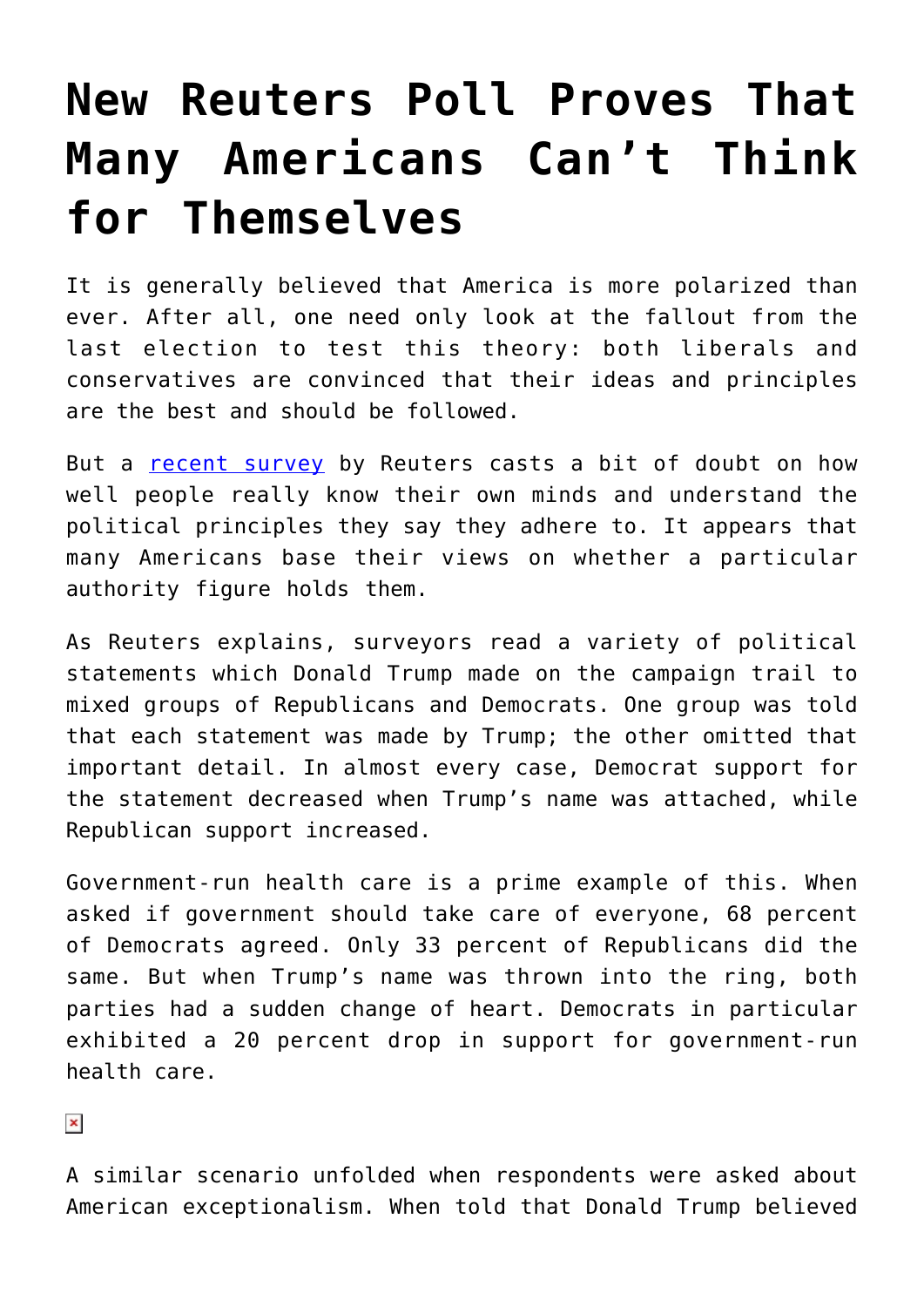that American exceptionalism is insulting to people from other countries, Republicans displayed a dramatic jump in agreement with the president. Democrats, however, demonstrated another 20 percent drop in support for the idea.

 $\pmb{\times}$ 

Such outcomes shouldn't be surprising given the vitriol which has surrounded presidential politics of late. Nevertheless, such outcomes are a bit alarming, for they clearly demonstrate that a good chunk of the American public do not make decisions based on thoughtful, informed reasoning. Instead, they pick a public figure they like (or dislike) and move with him (or away from him) as the winds may blow.

This situation is far from healthy for the American government. As Thomas Jefferson [once noted](http://press-pubs.uchicago.edu/founders/documents/v1ch18s16.html), "Every government degenerates when trusted to the rulers of the people alone." To avoid this scenario, Jefferson insisted the American public must be equipped with sound and well-educated minds:

*"The people themselves, therefore, are its only safe depositories. And to render even them safe, their minds must be improved to a certain degree."*

Sadly, the improvement of American minds isn't happening in today's schools. Many students cannot distinguish between [fact](http://www.act.org/content/dam/act/unsecured/documents/NCS_Report_Web.pdf) [and opinion;](http://www.act.org/content/dam/act/unsecured/documents/NCS_Report_Web.pdf) instruction in [logic and critical thinking](https://www.intellectualtakeout.org/blog/should-students-be-taught-argue-rationally), while given lip-service, seem to have disappeared from schools; and only [12 percent](https://nationsreportcard.gov/) of the nation's high school seniors are proficient in history, the subject which lays the groundwork for American government.

If America's schools are not teaching students to be independent, well-reasoned, and educated thinkers, is it any wonder that the American public is so easily swayed in their political beliefs and opinions?